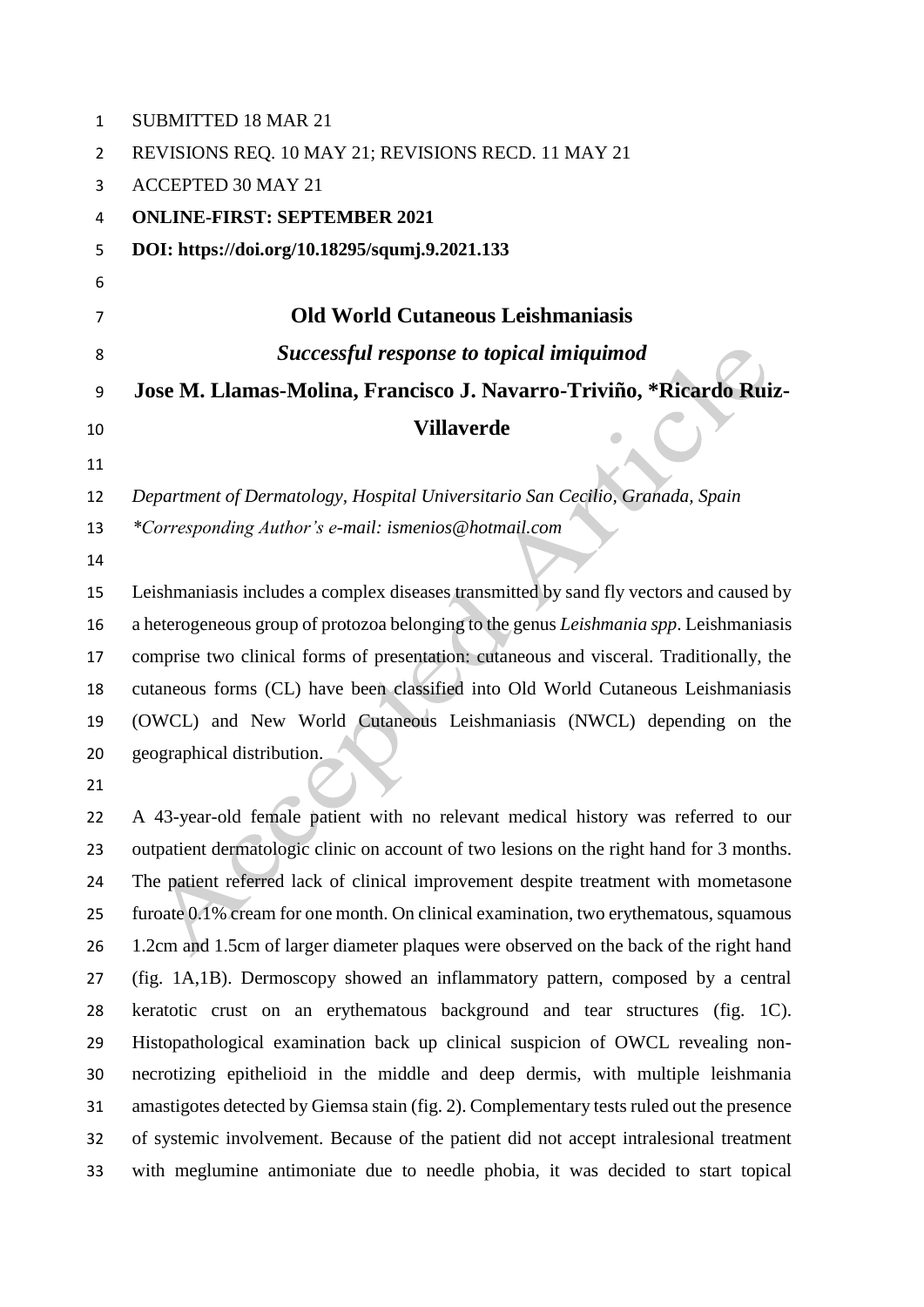treatment with imiquimod 5% cream five consecutive nights a week for four weeks, followed by applying a repair cream. The inflammatory reaction during treatment was moderate to severe, with ulceration of the treated area (fig. 3A). A complete skin recovery was appreciated at two months check-up (fig. 3B, 3C, 3D) and histopathological study besides of PCR of the control sample did not show persistence of the disease. Currently the patient is being followed up every 3 months, with no recurrence of Leishmania infection. Written consent was obtained for publication.

 Imiquimod was approved by the *Food and Drug Administration* (FDA) for the treatment of anogenital warts, actinic keratosis and superficial basal cell carcinoma. In addition, it has been used off-label in the treatment of several infectious and neoplastic diseases.

 Imiquimod activates macrophages by inducing the production of nitrous oxide (NO), 47 which leads to the intracellular destruction of Leishmania amastigotes in vitro.<sup>1</sup> The first observational study on the application of imiquimod in leishmaniasis dates from 1999, 49 being effective on an experimental model of leishmaniasis.<sup>2</sup> Nevertheless, the effectiveness of Imiquimod in CL has not been entirely clear in later research studies. Seeberger J *et al* in a placebo-controlled prospective study concluded that topical application of imiquimod on monotherapy was not effective in OWCL, after treating with 53 imiquimod cream 5% three times a week during two months.<sup>3</sup> Although the majority of cutaneous lesions improved within the first 2 weeks, the benefit did not last for more than 4 weeks and was followed by in both size and scaling. In a study by Firooz A *et al*, patients were randomly assigned to receive a combined 4-week course of imiquimod or placebo 57 with meglumine antimoniate treatment in an endemic area of L. *tropica*.<sup>4</sup> This study did not find clinical differences between both combinations. A concentration of imiquimod 7.5% combined with meglumine antimoniate should be more effective than the 60 meglumine antimonate alone.<sup>5</sup> Successful response with imiquimod on monotherapy after 61 debulking punch biopsies have also been communicated.<sup>6</sup> Further studies would be necessary to determine the more propitious role of imiquimod as a non-systemic useful alternative therapeutic option in OWCL.

## **Authors' Contribution**

All authors contributed equally to data collection, drafting and revision of the manuscript.

All authors approved the final version of the manuscript.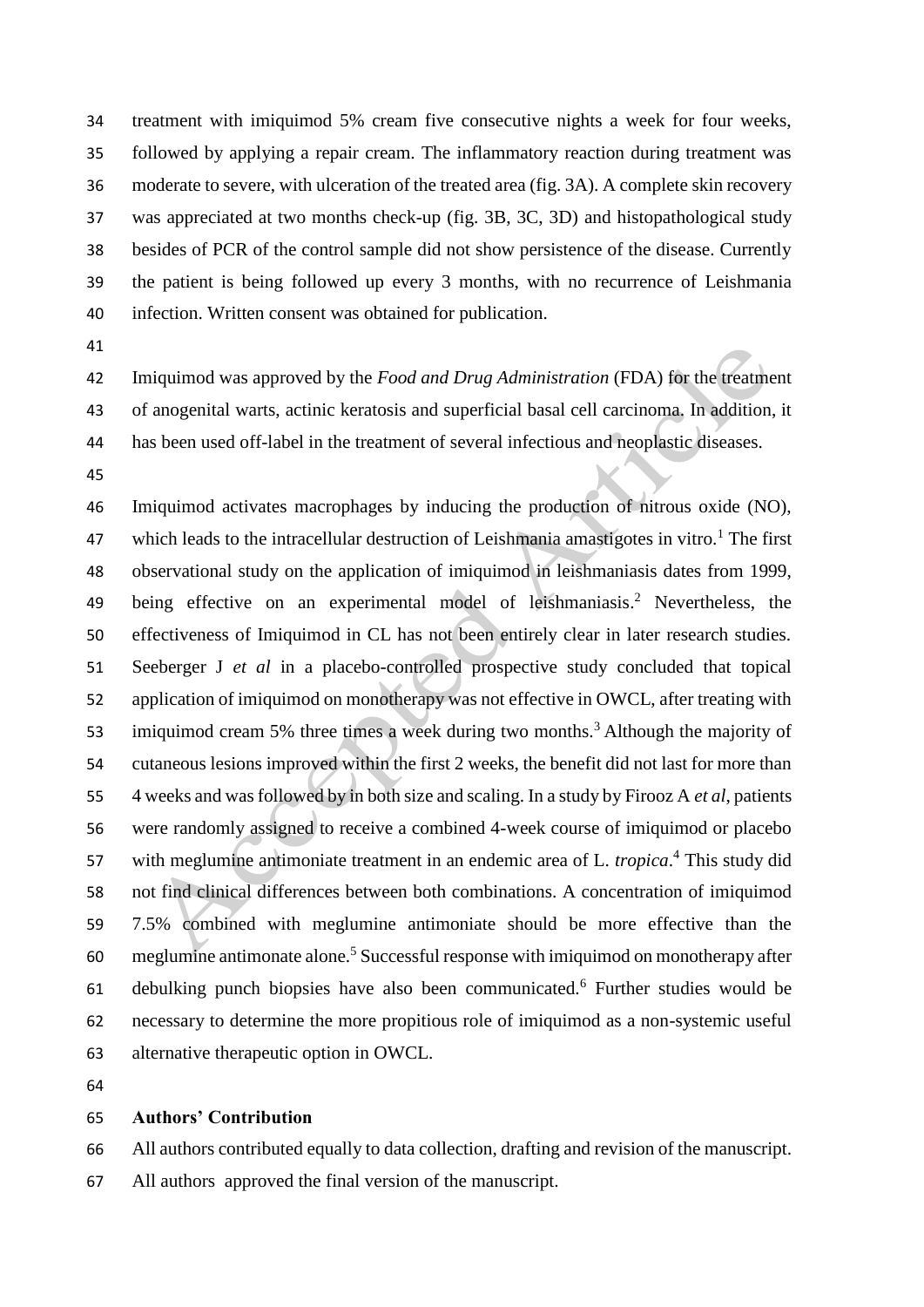| 69 | <b>References</b> |                                                                                       |
|----|-------------------|---------------------------------------------------------------------------------------|
| 70 |                   | 1. Murray HW. Clinical and experimental advances in treatment of visceral             |
| 71 |                   | leishmaniasis. Antimicrob Agents Chemother. 2001;45(8):2185-2197.                     |
| 72 |                   | doi:10.1128/AAC.45.8.2185-2197.2001                                                   |
| 73 |                   | 2. Buates S, Matlashewski G. Treatment of experimental leishmaniasis with the         |
| 74 |                   | immunomodulators imiquimod and S-28463: efficacy and mode of action. <i>J Infect</i>  |
| 75 |                   | Dis. 1999 Jun; 179(6): 1485-94.                                                       |
| 76 | 3.                | Seeberger J, Daoud S, Pammer J. Transient effect of topical treatment of              |
| 77 |                   | cutaneous leishmaniasis with imiquimod. <i>Int J Dermatol</i> . 2003 Jul;42(7):576-9. |
| 78 |                   | doi: 10.1046/j.1365-4362.2003.01955.x.                                                |
| 79 | 4.                | Firooz A, Khamesipour A, Ghoorchi MH, Nassiri-Kashani M, Eskandari SE,                |
| 80 |                   | Khatami A, Hooshmand B, Gorouhi F, Rashighi-Firoozabadi M, Dowlati Y.                 |
| 81 |                   | Imiquimod in combination with meglumine antimoniate for cutaneous                     |
| 82 |                   | leishmaniasis: a randomized assessor-blind controlled trial. Arch Dermatol. 2006      |
| 83 |                   | Dec; $142(12)$ : $1575-9$ .                                                           |
| 84 |                   | 5. Arevalo I, Tulliano G, Quispe A, Spaeth G, Matlashewski G, Llanos-Cuentas A,       |
| 85 |                   | Pollack H. Role of imiquimod and parenteral meglumine antimoniate in the initial      |
| 86 |                   | treatment of cutaneous leishmaniasis Clin Infect Dis. 2007 Jun 15;44(12):1549-        |
| 87 |                   | 54.                                                                                   |
| 88 | 6.                | Taylor LA, Gormley R, Kovarik C. Leishmania tropica: Combined debulking and           |
| 89 |                   | imiquimod for the treatment of nonresponsive cutaneous leishmaniasis. $J Am$          |
| 90 |                   | Acad Dermatol. 2017 Jan;76(1):e13-e14.                                                |
| 91 |                   |                                                                                       |
| 92 |                   |                                                                                       |
|    |                   |                                                                                       |
|    |                   |                                                                                       |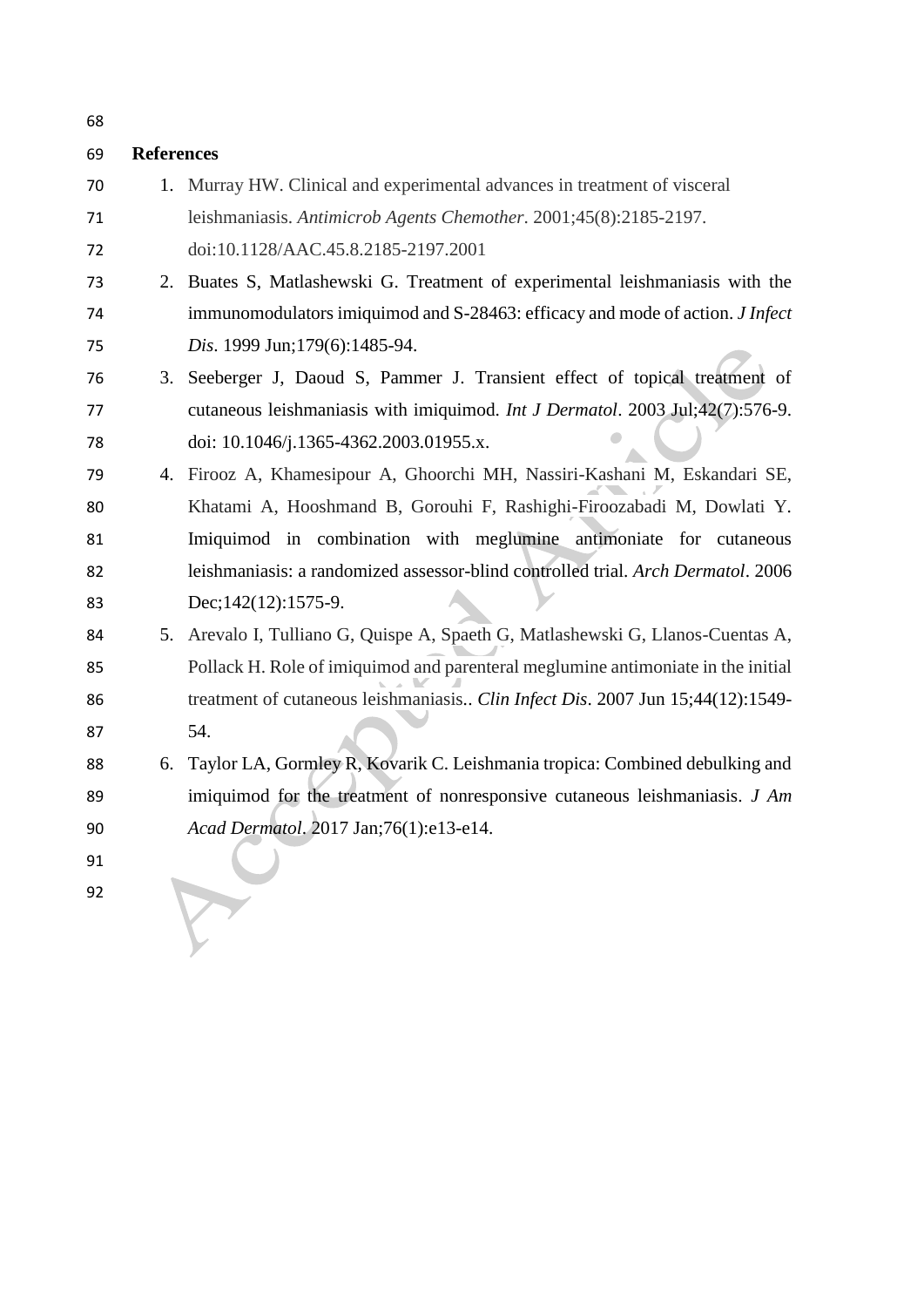

 **Figure 1.** (A) Two erythematous, squamous, 1.2cm of larger diameter plaques on the back of the right hand at first visit. (B) Both lesions after 21 days. (C) Dermoscopy (*Dermlite 4*©) x10: Erythematous fundus with central hyperkeratosis, whitish burst at periphery, white-cottony structures and a polymorphic vascular pattern of irregular linear vessels, hairpin vessels and dotted vessels.



**Figure 2.** Histopathological examination. Non-necrotizing epithelioid in the middle and

deep dermis, with multiple leishmania amastigotes detected by Giemsa stain.